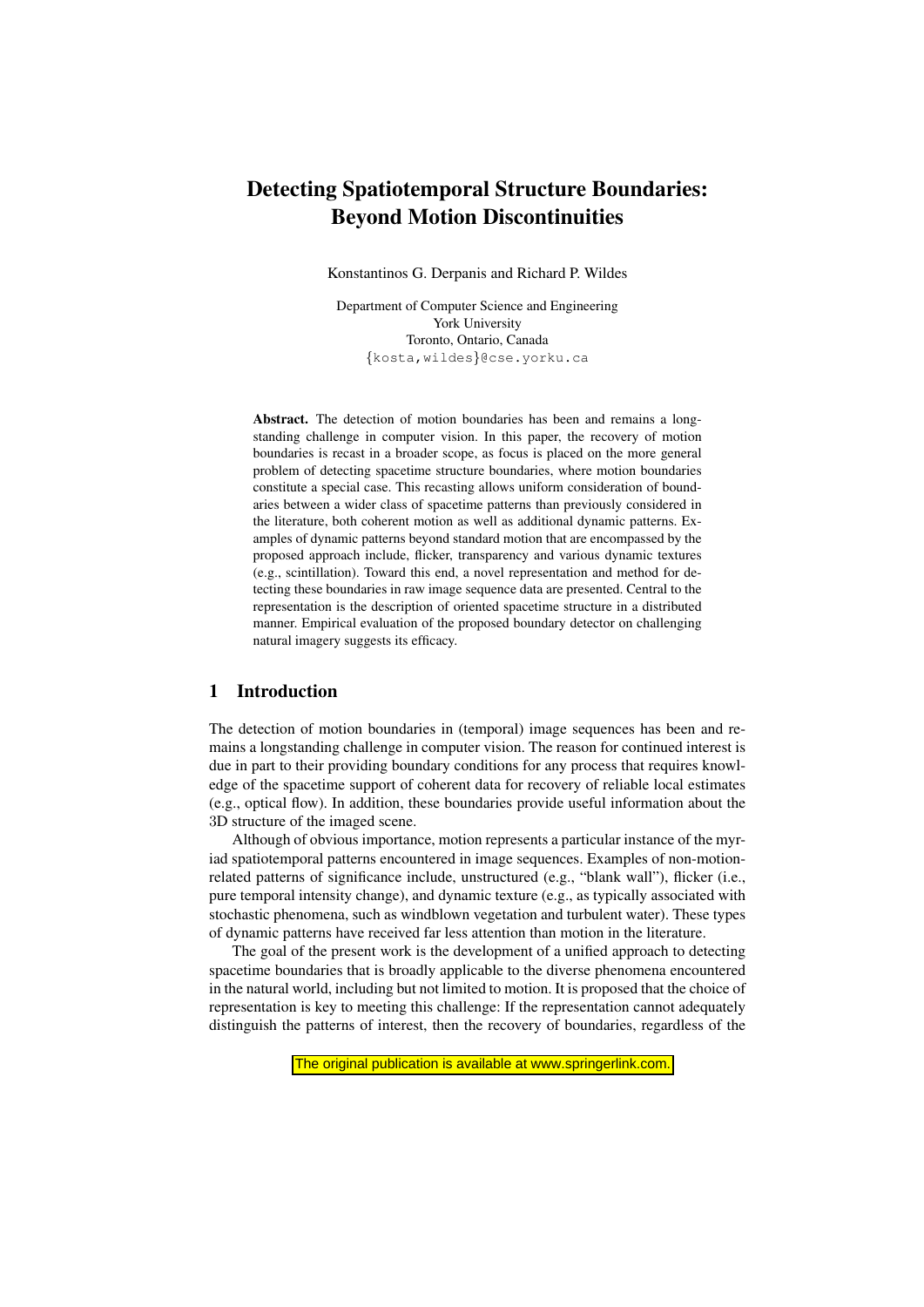### 2 K. Derpanis and R. Wildes

chosen detector, will fail. For present purposes, local 3D,  $(x, y, t)$ , spacetime orientation will be shown to be of appropriate descriptive power. Measures of spatiotemporal orientation capture the first-order correlation structure of the data irrespective of its origin (e.g., irrespective of its physical cause), even while distinguishing a wide range of patterns of interest (e.g., different motions, as well as the various aforementioned additional dynamic patterns). With visual spacetime represented according to its local orientation structure, boundaries will be extracted via detection of spatiotemporal change in the local orientation structure.

Previous dynamic boundary detection methods can be categorized as either local or global. Local methods restrict analysis to limited neighbourhoods around each point. In contrast, global methods generally attempt to simultaneously estimate a consistent flow field and its discontinuities across the image.

Early efforts focused on the local detection of motion discontinuities in dense optical flow fields through the use of edge operators (e.g., [\[1\]](#page-10-0)). Alternatively, regions exhibiting a high percentage of unmatched features on a frame-to-frame basis are identified as motion boundaries [\[2\]](#page-10-1). Other methods have detected boundaries from the shape of the local template match surface (e.g., [\[3\]](#page-10-2)). Boundary detection also has been performed using a detector over basis flows for simple events (e.g., motion of occluding edge or bar) [\[4\]](#page-10-3). In follow-up work, motion discontinuity regions were captured using a non-linear generative model [\[5\]](#page-10-4). Alternatively, hand-labeled motion boundaries have been used to train a discriminative classifier [\[6\]](#page-10-5). Further, motion boundary detection has been based on analysis of local distributions of image features (e.g., intensity, colour, flow) [\[7](#page-10-6)[,8\]](#page-10-7). Perhaps most closely related to the approach proposed here are methods that detect motion boundaries from the structure of spatiotemporal brightness patterns as captured by local estimates of spatiotemporal orientation [\[9\]](#page-10-8) or, more generally, oriented bandpass filters [\[10,](#page-10-9)[11\]](#page-10-10). Also related are previous efforts using oriented energy measurements for boundary detection in 2D intensity images, e.g., [\[12,](#page-10-11)[13\]](#page-10-12).

Typically, the focus of global methods has been the recovery of regional flows, with inter-region boundaries made explicit to various degrees [\[14](#page-10-13)[,15\]](#page-10-14). The particular formulations developed in these cases are limited to motion boundary detection and not more generally applicable to additional classes of spatiotemporal structure boundaries. Alternatively, global methods have been developed that indicate regions of dynamic texture and their boundaries, e.g., [\[16\]](#page-10-15); however, it does not appear that such methods are applicable directly to motion boundaries.

Overall, it appears that no single previous method for spatiotemporal boundary detection is capable of capturing the wide range of juxtaposed spacetime patterns encountered in the real world. Furthermore, the emphasis of most previous work has been on the special case of motion boundaries.

In the light of previous research, the following three major contributions are made. (i) The problem of detecting motion boundaries is recast in terms of the more general problem of identifying spacetime structural boundaries. This recasting allows for capturing, in a unified manner, boundaries between a wide range of important spatiotemporal patterns (unstructured, static, motion, flicker, (pseudo-)transparency, translucency, scintillation). (ii) A new representation is proposed for identifying spatiotemporal boundaries that captures local 3D,  $(x, y, t)$ , image spacetime orientation structure in a distrib-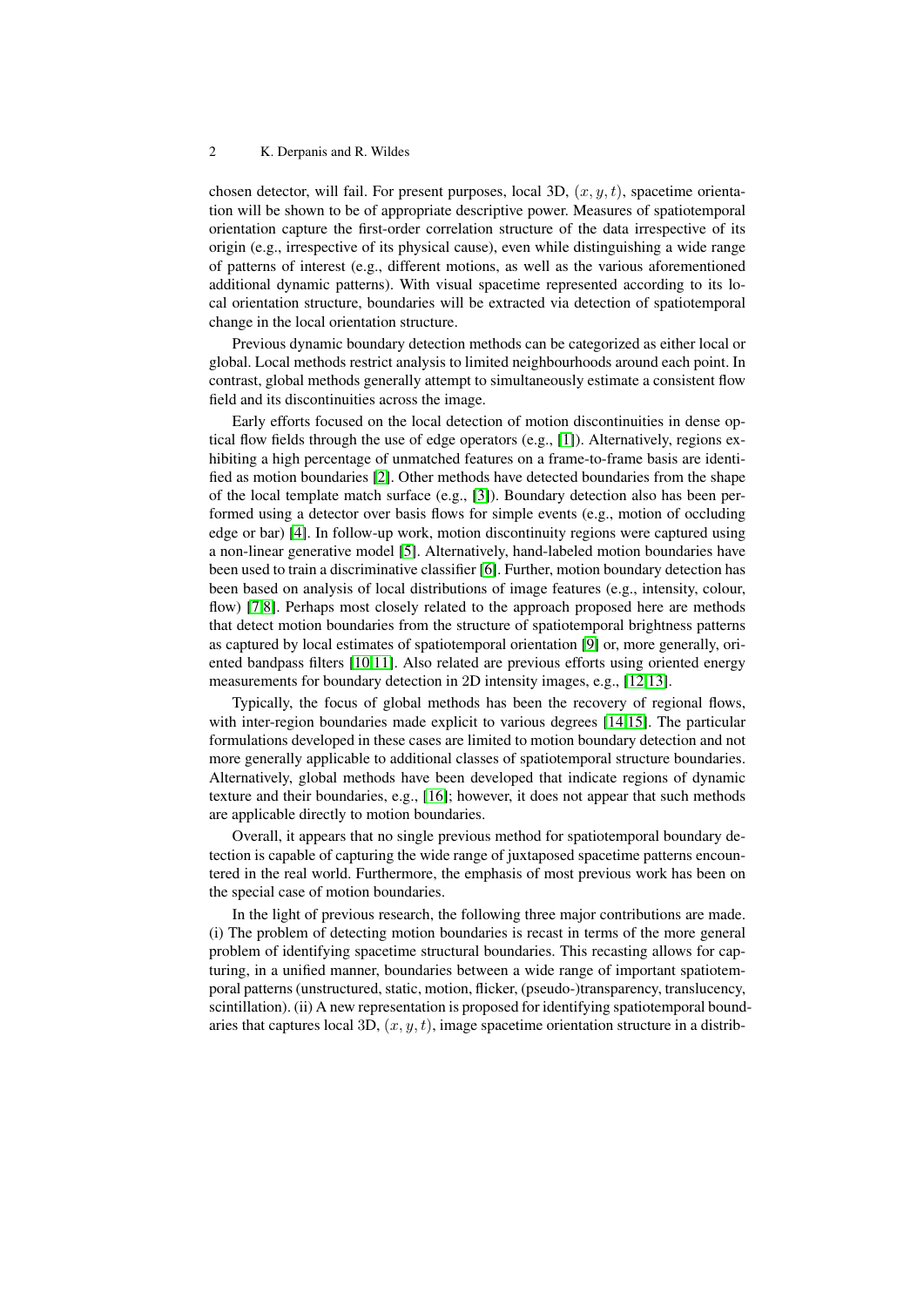uted manner. The representation converts structure differences to spatiotemporal contrast; correspondingly, simple contrast detection mechanisms (e.g., local differential operators) can mark boundaries. (iii) The proposed boundary detector's ability to identify boundaries along meaningful structural lines is shown quantitatively and outperforms several extant approaches on a wide range of challenging natural imagery.

## 2 Technical approach

The proposed approach to spacetime representation and boundary analysis consists of an initial local oriented decomposition of the input video, followed by detecting spacetime structural boundaries across the decomposition. This approach is motivated by the fact that such a decomposition captures significant, meaningful aspects of its temporal variation [\[11\]](#page-10-10). As examples: A significant response in a single component of the decomposition is indicative of motion; significant responses in multiple components of the decomposition are indicative of transparency-based superposition; more uniform, yet still significant responses across the entire decomposition are indicative of dynamic texture (e.g., scintillation); lack of response in any component of the decomposition is indicative of unstructured regions (e.g., uniform intensity). Under this representation, coherency of spacetime is defined in terms of consistent patterns across the decomposition, while inconsistencies indicate spacetime structural boundaries. Integration of purely spatial cues (e.g., colour and texture), although of obvious benefit, is beyond the scope of this contribution.

#### <span id="page-2-1"></span>2.1 Spatiotemporal oriented energy representation

The spacetime orientation decomposition is realized using broadly tuned 3D Gaussian second derivative filters,  $G_{2_{\hat{\theta}}}(x, y, t)$ , and their Hilbert transforms,  $H_{2_{\hat{\theta}}}(x, y, t)$ , with the unit vector  $\hat{\theta}$  capturing the 3D direction of the filter symmetry axis. The responses are pointwise rectified (squared) and summed to yield the following energy measure,

<span id="page-2-0"></span>
$$
E_{\hat{\theta}}(x, y, t) = (G_{2_{\hat{\theta}}} * I)^2 + (H_{2_{\hat{\theta}}} * I)^2,
$$
\n(1)

where  $I \equiv I(x, y, t)$  denotes the input imagery and  $*$  convolution.

Each oriented energy measure, [\(1\)](#page-2-0), is confounded with spatial orientation. Consequently, in cases where the spatial structure varies widely about an otherwise coherent dynamic region (e.g., single motion of a surface with varying spatial texture), the responses of the ensemble of oriented energies will reflect this behaviour and thereby support spurious region segregation. To ameliorate this difficulty, the spatial orientation component is discounted by "marginalization" of this attribute, as follows.

In general, a pattern exhibiting a single spacetime orientation (e.g., velocity) manifests itself as a plane through the origin in the frequency domain [\[17\]](#page-10-16). Correspondingly, summation across a set of  $x-y-t$ -oriented energy measurements consistent with a single frequency domain plane through the origin is indicative of energy along the associated spacetime orientation, independent of purely spatial orientation. Since Gaussian derivative filters of order  $N = 2$  are used in the oriented filtering, [\(1\)](#page-2-0), it is appropriate to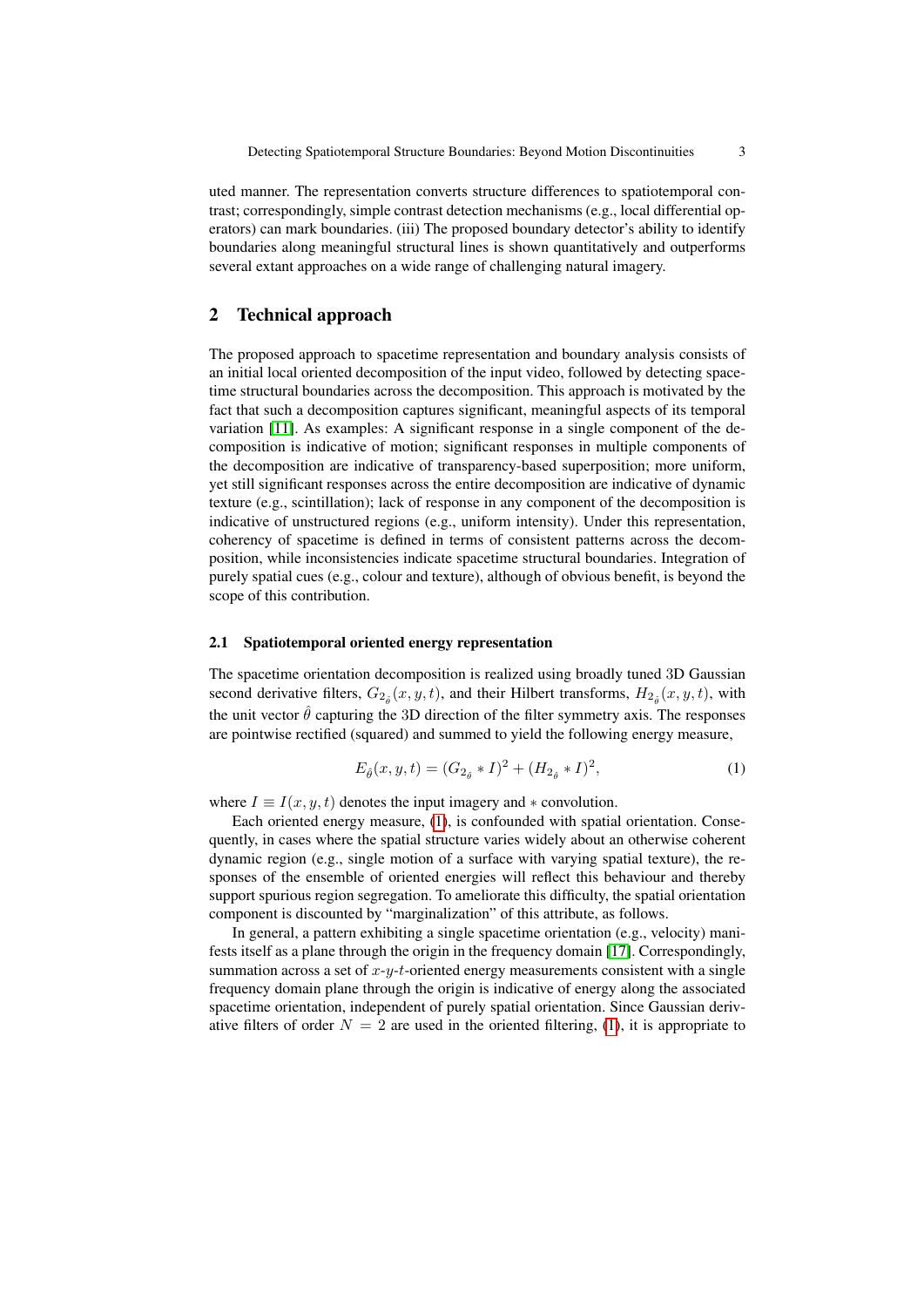#### 4 K. Derpanis and R. Wildes

consider  $N + 1 = 3$  equally spaced directions along each frequency domain plane of interest, as  $N + 1$  directions are needed to span orientation in a plane with Gaussian derivative filters of order  $N$  [\[13\]](#page-10-12). Let each plane be parameterized in terms of its unit normal,  $\hat{\mathbf{n}}$ ; a set of equally spaced  $N + 1$  directions within the plane are given as

<span id="page-3-1"></span>
$$
\hat{\theta}_i = \cos\left(\frac{2\pi i}{N+1}\right)\hat{\theta}_a(\hat{\mathbf{n}}) + \sin\left(\frac{2\pi i}{N+1}\right)\hat{\theta}_b(\hat{\mathbf{n}}), \quad 0 \le i \le N,
$$
 (2)

with

$$
\hat{\theta}_a(\hat{\mathbf{n}}) = \hat{\mathbf{n}} \times \hat{\mathbf{e}}_x / \|\hat{\mathbf{n}} \times \hat{\mathbf{e}}_x\| \quad \text{and} \quad \hat{\theta}_b(\hat{\mathbf{n}}) = \hat{\mathbf{n}} \times \hat{\theta}_a(\hat{\mathbf{n}}), \tag{3}
$$

where  $\hat{\mathbf{e}}_x$  denotes the unit vector along the  $\omega_x$ -axis<sup>[1](#page-3-0)</sup>. In the case where the spacetime orientation is defined by velocity  $(u_x, u_y)$ , the normal vector is given by  $\hat{\mathbf{n}} =$  $(u_x, u_y, 1)$ <sup>|</sup>/ $||(u_x, u_y, 1)$ <sup>|</sup> $||.$ 

Now, energy along a spacetime direction,  $\hat{n}$ , with spatial orientation discounted through marginalization, is given by summation across the set of measurements,  $E_{\hat{\theta}_i}$ ,

<span id="page-3-2"></span>
$$
\tilde{E}_{\hat{\mathbf{n}}}(x, y, t) = \sum_{i=0}^{N} E_{\hat{\theta}_i}(x, y, t),
$$
\n(4)

with  $\hat{\theta}_i$  one of  $N + 1 = 3$  specified directions, [\(2\)](#page-3-1), and each  $E_{\hat{\theta}_i}$  calculated via the oriented energy filtering, [\(1\)](#page-2-0), (cf. [\[18\]](#page-10-17) where a similar formulation is developed, but only applied to image motion analysis and without inclusion of the  $H_{2\theta}$ , which provides phase independence). In the present implementation, six different spacetime orientations are made explicit, namely, leftward, rightward, upward and downward motion, static (no motion/orientation orthogonal to the image plane) and flicker/infinite motion (orientation orthogonal to the temporal axis); although, due to the broad tuning of the filters employed, responses arise to a range of orientations about the peak tunings.

Finally, the resulting energies in [\(4\)](#page-3-2) are confounded by the local contrast of the signal and as a result increase monotonically with contrast. This makes it impossible to determine whether a high response for a particular spacetime orientation is indicative of its presence or is instead a low match that yields a high response due to significant contrast in the signal. To arrive at a purer measure of spacetime orientation, the energy measures are normalized by the sum of consort planar energy responses at each point,

<span id="page-3-3"></span>
$$
\hat{E}_{\hat{\mathbf{n}}_i}(x, y, t) = \tilde{E}_{\hat{\mathbf{n}}_i}(x, y, t) / \left(\sum_{j=1}^M \tilde{E}_{\hat{\mathbf{n}}_j}(x, y, t) + \epsilon\right),\tag{5}
$$

where M denotes the number of spacetime orientations considered, and  $\epsilon$  a constant introduced as a noise floor and to avoid instabilities at points where the overall energy is small. Conceptually, [\(1\)](#page-2-0) - [\(5\)](#page-3-3) can be thought of as taking an image sequence,  $I(x, y, t)$ , and carving its (local) power spectrum into a set of planes, with each plane corresponding to a particular spacetime orientation, to provide a relative indication of the presence of structure along each plane.

<span id="page-3-0"></span><sup>&</sup>lt;sup>1</sup> Depending on the spacetime orientation sought,  $\hat{\mathbf{e}}_x$  can be replaced with another axis to avoid the case of an undefined normal vector.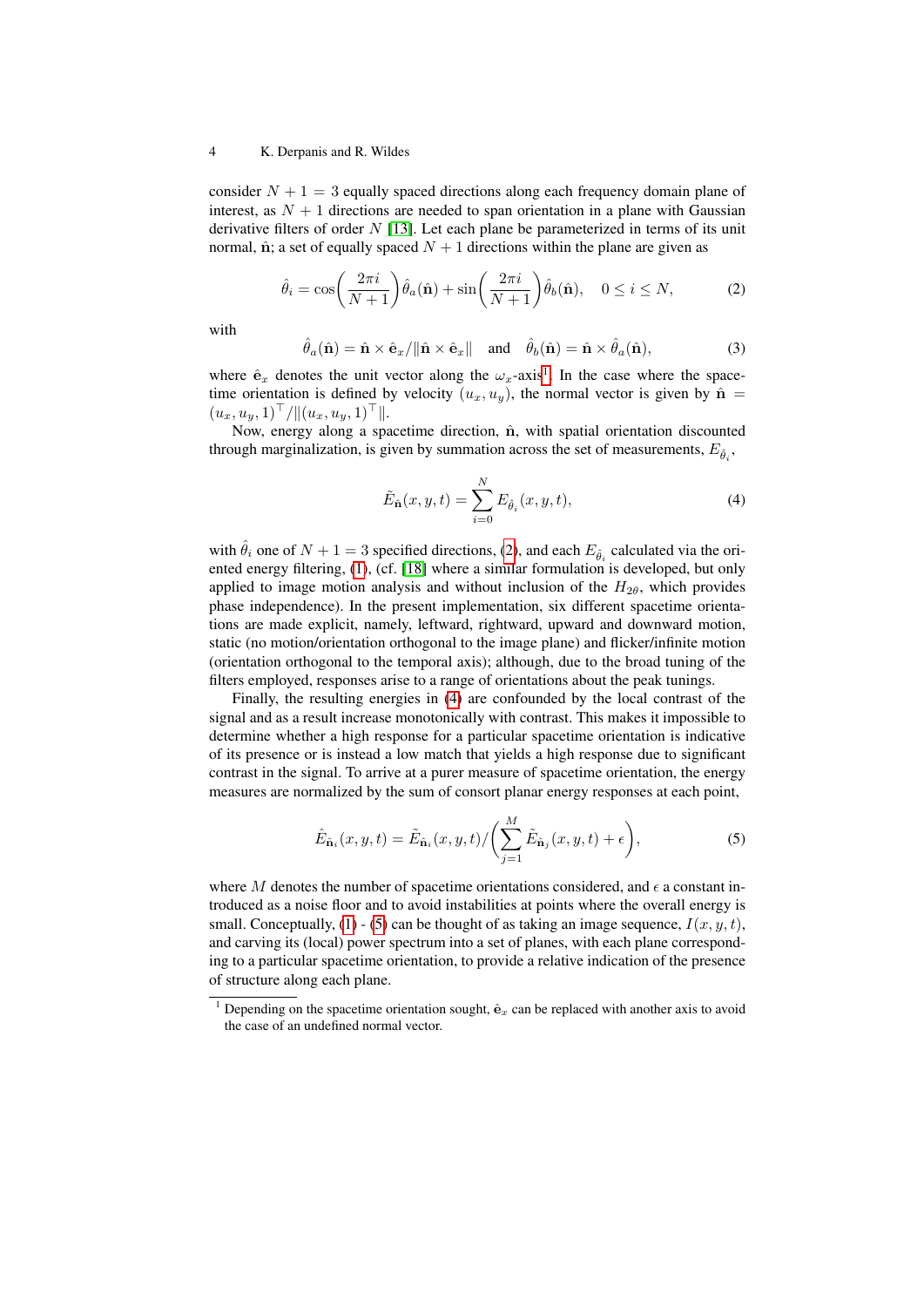The constructed representation enjoys a number of attributes that are worth emphasizing. (i) Owing to the bandpass nature of the Gaussian derivative filters [\(1\)](#page-2-0), the representation is invariant to additive photometric bias. (ii) Owing to the normalization [\(5\)](#page-3-3), the representation is invariant to absolute contrast in the input signal. (iii) Owing to the marginalization [\(4\)](#page-3-2), the representation is invariant to changes in appearance manifest as spatial orientation variation. Overall, these three invariances result in robust boundary detection that is invariant to pattern changes that do not correspond to dynamic pattern variation, even while making explicit local orientation structure that arises with temporal variation (motion, flicker, scintillation, etc.). (iv) The representation is efficiently realized via linear (separable convolution, pointwise addition) and pointwise non-linear (squaring, division) operations [\[19\]](#page-10-18).

### <span id="page-4-1"></span>2.2 Anisotropic smoothing

Prior to attempting to mark loci of significant spatiotemporal boundaries in the oriented energy decomposition, it is appropriate to smooth the derived representation to suppress noise. For this purpose, an anisotropic smoothing is performed as it serves to attenuate noise while enhancing structural boundaries. In the current implementation, mean-shift is employed as the anisotropic smoothing operation [\[20\]](#page-10-19). To promote spatiotemporal coherence at the smoothing stage, the orientation feature-space is augmented with positional information in the form of spacetime coordinates,  $(x, y, t)$ . Putting the above features together yields a 9D feature vector (six oriented energies plus three for spacetime location), per image point.

Conceptually, mean-shift regards the feature-space as an empirical distribution. Each feature-point is associated with a mode (local maximum) of the distribution and thereby all points associated with a particular mode share a common feature value. In its simplest formulation (i.e., based on the Epanechnikov kernel), the mean-shift property can be written as (see [\[20\]](#page-10-19), for details)

<span id="page-4-0"></span>
$$
\widehat{\nabla} f(\mathbf{x}_c) \propto \left( \operatorname{mean}_{\mathbf{x}_i \in \mathbf{S}_{h, \mathbf{x}_c}} \{ \mathbf{x}_i \} - \mathbf{x}_c \right),\tag{6}
$$

where  $f(\mathbf{x})$  denotes the underlying probability density function of a *n*-dimensional space, x,  $\{x_i\}$  the given set of samples, and  $S_{h,x_c}$  a *n*-dimensional hyper-ball with radius h (the so-called kernel density bandwidth) centered at  $x_c$ . Repeated application of [\(6\)](#page-4-0) converges to a local mode of the distribution. In the present case, modes arise as particular values across 9D spatiotemporal feature vectors, x. The final smoothed energy representation is realized by assigning the converged oriented energy portion of the feature vectors to their respective initial spacetime positions.

#### <span id="page-4-2"></span>2.3 Spatiotemporal structure boundaries

In essence, the oriented energy representation converts spacetime structure differences to intensity differences across its decomposition. Correspondingly, boundaries simply correspond to image loci exhibiting significant spatiotemporal contrast in the representation. Figure [1](#page-6-0) illustrates this point. In the orientation decomposition, it is seen that the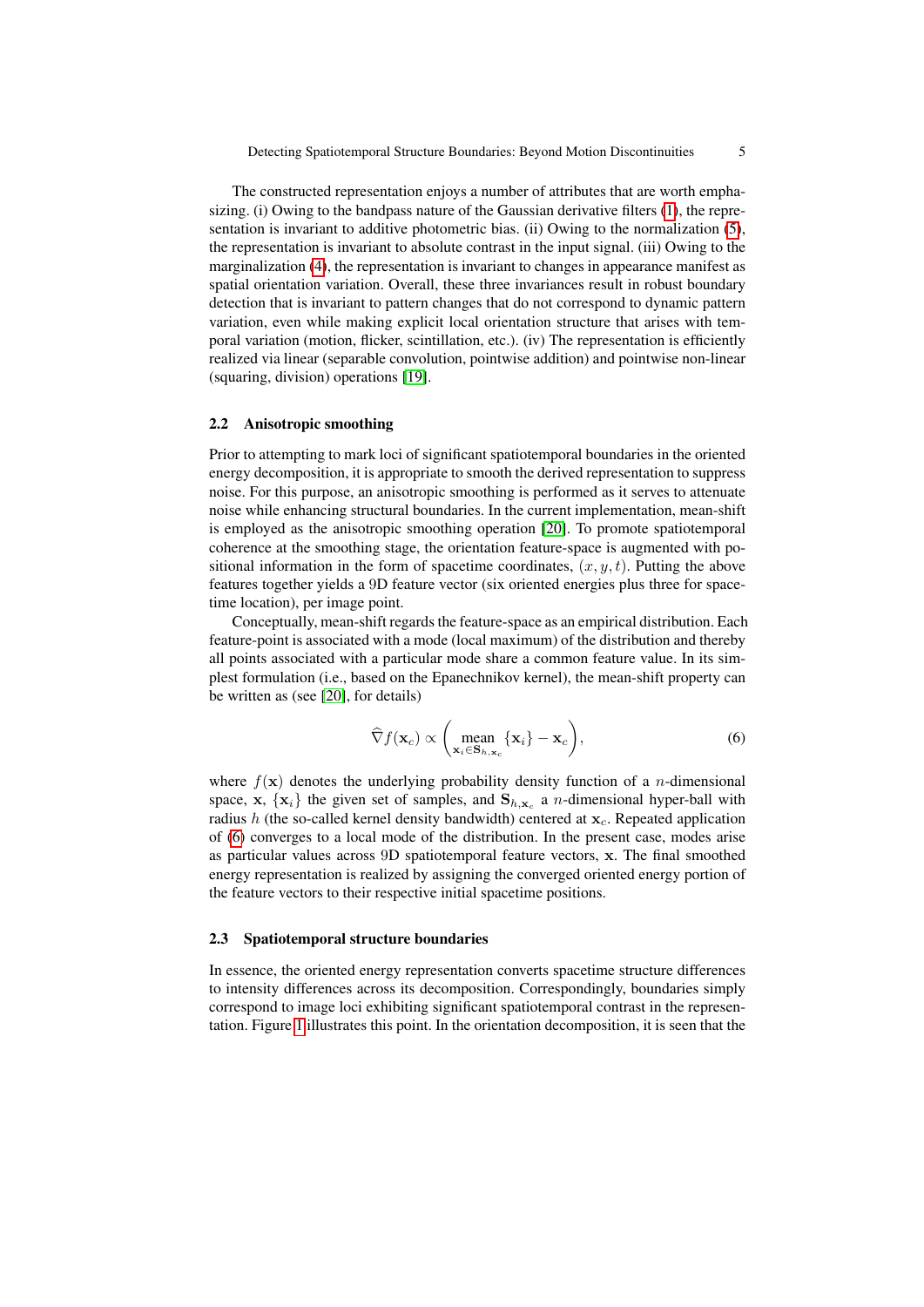#### 6 K. Derpanis and R. Wildes

foreground tree yields relatively large and small intensities in the "static" and "rightward" components (resp.); whereas, the moving background yields the opposite behaviour. Therefore, spatiotemporal change (i.e., contrast) in the decomposition is indicative of the boundary between the tree and background. More generally, the orientation decomposition is a multivalued image, with spatiotemporal contrast indicative of spacetime boundaries in the underlying data. Here, it is interesting to note the difference in the behaviour of flow estimates and the proposed distributed representation across boundaries. In the former, the results are unpredictable due to a total failure of its intrinsic assumptions (e.g., brightness conservation). In the latter, due to the considerable overlap in spacetime and orientation tuning of the filters, the representation changes *smoothly* across structure boundaries reflecting the shift of energies among channels.

To capture the spatiotemporal contrast in the (smoothed) oriented energy representation, [\(5\)](#page-3-3), a generalized gradient formulation is employed, as it captures change in a uniform manner across the multiple components of the decomposition. Let  $\hat{E}_k$  be the kth band of the oriented energy representation, [\(5\)](#page-3-3), and  $\xi_i = x, y, t$  for  $i = 1, 2, 3$ , resp., define the directions along which partial derivatives are taken, then the generalized gradient is a  $3 \times 3$  matrix **S** where

<span id="page-5-1"></span>
$$
\mathbf{S}_{ij} \equiv \sum_{k=1}^{n} (\partial \hat{E}_{\hat{\mathbf{n}}_k} / \partial \xi_i) (\partial \hat{E}_{\hat{\mathbf{n}}_k} / \partial \xi_j). \tag{7}
$$

Notice that S amounts to the summation of the more standard *structure/gradient tensor* [\[21\]](#page-10-20) of each energy band<sup>[2](#page-5-0)</sup>. The eigenvector of [\(7\)](#page-5-1) associated with the greatest eigenvalue,  $\lambda_1$ , denoted  $e_1$ , points in the direction of greatest change in the feature-space. For multivalued images (i.e.,  $n > 1$ ), a boundary is not indicated simply by a large value for  $\lambda_1$ ; instead, it must be large relative to the other eigenvalues of S [\[22\]](#page-10-21). Correspondingly, a normalized measure of spacetime structure boundary salience is employed in the present context

<span id="page-5-2"></span>boundary<sub>salience</sub> = 
$$
(\lambda_1 - \lambda_2)/(\lambda_1 + \lambda_2 + \phi)
$$
, (8)

where  $\lambda_1 > \lambda_2$  denote the two largest eigenvalues of S and  $\phi$  is a constant introduced as a noise floor. High values of the boundary salience measure, [\(8\)](#page-5-2), (i.e, values close to one), are indicative of the presence of a spacetime structure boundary. Boundary salience for the example in Fig. [1](#page-6-0) is shown in its rightmost panel. Next, similar to the non-maximum suppression principle used in intensity-based edge detection [\[24\]](#page-10-22), a candidate boundary point is defined as a point that achieves a maximum in boundary salience,  $(8)$ , in the direction of the eigenvector  $e_1$ , as follow,

<span id="page-5-3"></span>
$$
\begin{cases}\n\frac{\partial \text{boundary}_{\text{saliency}}}{\partial \mathbf{e}_1} = 0\\ \n\frac{\partial^2 \text{boundary}_{\text{saliency}}}{\partial \mathbf{e}_1^2} < 0\n\end{cases} \tag{9}
$$

Finally, candidate loci having a saliency value greater than a certain threshold,  $\tau$ , are marked as boundary points.

<span id="page-5-0"></span><sup>&</sup>lt;sup>2</sup> Other adaptations of the generalized gradient to multiband image boundary detection include application to colour [\[22\]](#page-10-21) and spatial texture [\[23\]](#page-10-23).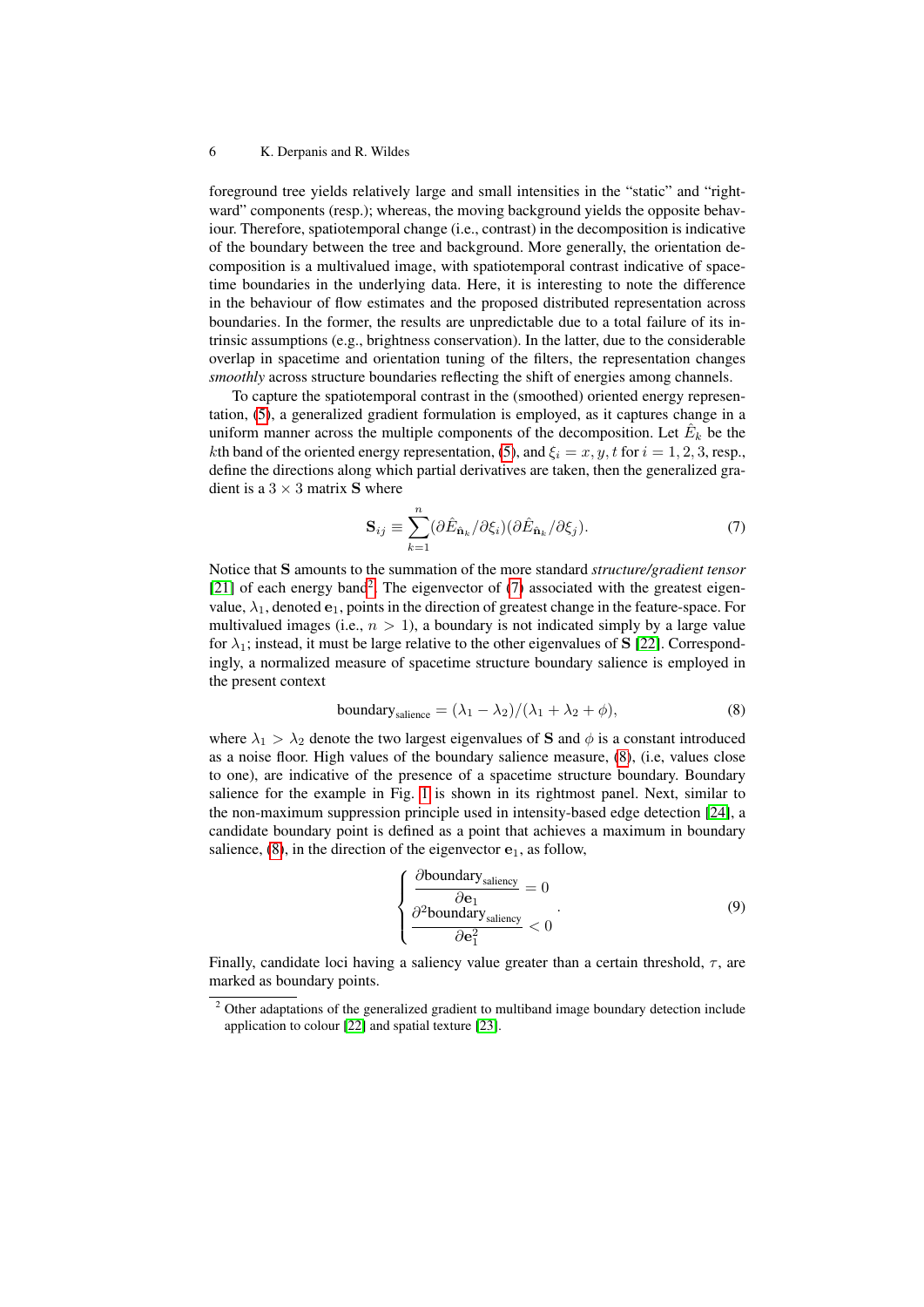Detecting Spatiotemporal Structure Boundaries: Beyond Motion Discontinuities 7



<span id="page-6-0"></span>Fig. 1. Oriented energy decomposition maps structural differences to intensity differences. (left) Input image sequence of a foreground tree tracked (stabilized) by a moving camera with background in relative motion. (middle) Oriented energy decomposition of input shows marked differences in intensity corresponding to dynamic pattern differences of foreground vs. background. (right) Boundaries marked according to spatiotemporal contrast across the energy decomposition.

### 2.4 Algorithm

To recapitulate, the proposed approach can be given in algorithmic terms as follows.

Input: Greyscale image sequence **Input parameter:** Boundary detection threshold,  $\tau$ Output: Binary image sequence marking spatiotemporal structure boundaries

Step 1: *Compute spacetime oriented energy representation (Section [2.1\)](#page-2-1)*

- 1. Initialize 3D  $G_2/H_2$  steerable basis.
- 2. Compute normalized spacetime oriented energy measure, Eqs. [\(1\)](#page-2-0)-[\(5\)](#page-3-3).

Step 2: *Anisotropic smoothing: Mean-shift (Section [2.2\)](#page-4-1)*

- 1. Augment each normalized spacetime oriented energy measure, [\(5\)](#page-3-3), with its spacetime coordinate  $(x, y, t)$ .
- 2. Apply mean-shift smoothing iterations, [\(6\)](#page-4-0).
- 3. Replace each energy measure in [\(5\)](#page-3-3) with the final converged energy measure.

Step 3: *Compute spatiotemporal structure boundary salience (Section [2.3\)](#page-4-2)* for each spacetime point

- 1. Construct generalized gradient, [\(7\)](#page-5-1), from (smoothed) oriented energy representation,  $(5)$ .
- 2. Compute the eigenvector/eigenvalues of the generalized gradient, [\(7\)](#page-5-1).
- 3. Compute boundary salience, [\(8\)](#page-5-2).
- Step 4: *Non-maximum suppression (Section [2.3\)](#page-4-2)*

for each spacetime point

- 1. Apply non-maximum suppression, [\(9\)](#page-5-3).
- 2. Retain candidate boundaries that have a saliency value, [\(8\)](#page-5-2), greater than  $\tau$ .

### 3 Empirical evaluation

In evaluation, parameter settings for the proposed detector are as follows. The  $\epsilon$  bias for contrast normalization, [\(5\)](#page-3-3), empirically has been set to  $\approx 1\%$  of the maximum expected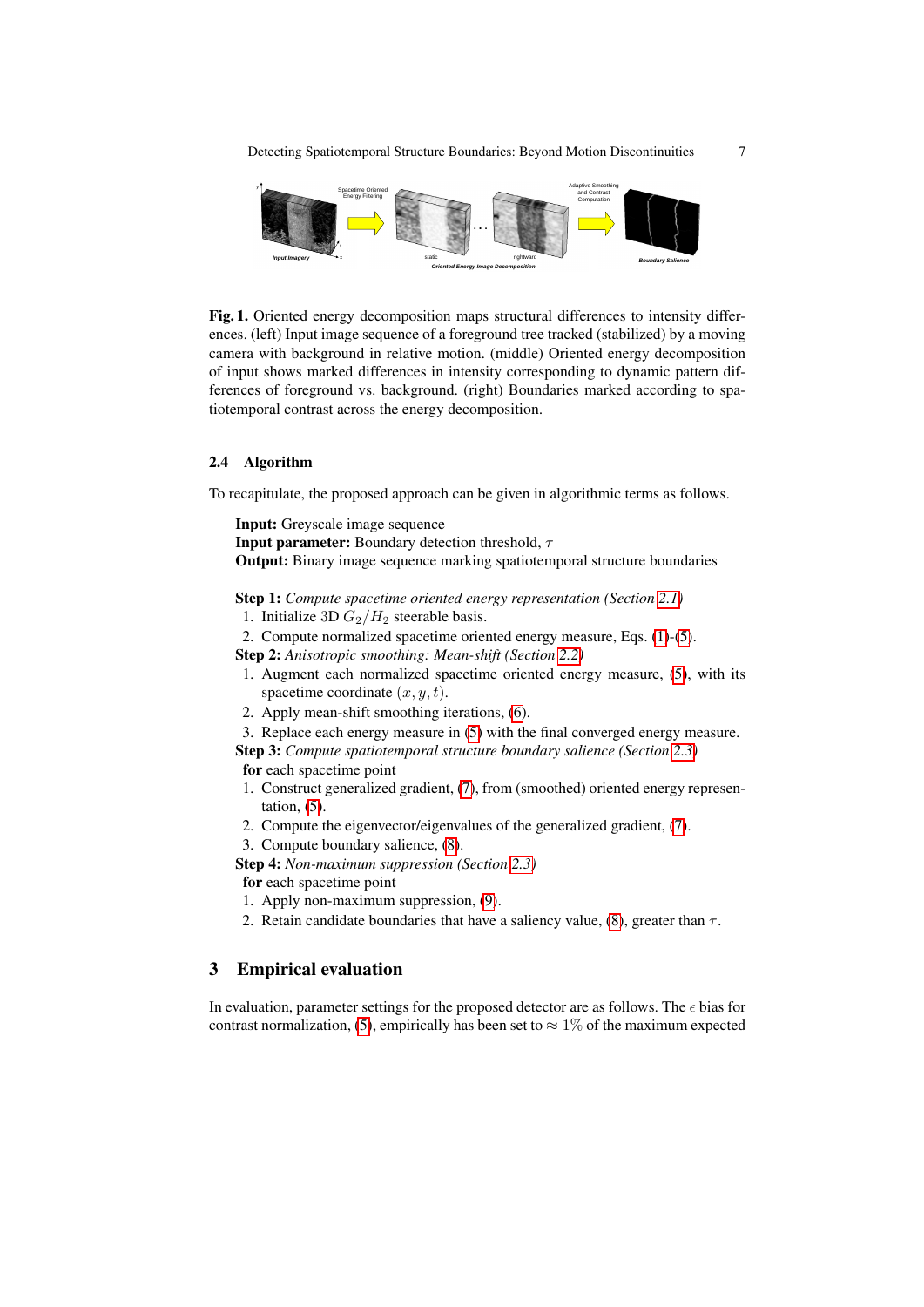response. The noise floor,  $\phi$ , for boundary salience, [\(8\)](#page-5-2), empirically has been set to  $\phi =$ 0.01. Mean-shift (anisotropic) smoothing includes three bandwidth parameters,  $h_{\text{space}}$ ,  $h_{time}$  and  $h_{range}$ , which determine the resolution of detail along the spatial, temporal and range (here, spacetime orientation) dimensions, resp. Unless otherwise stated, the mean-shift bandwidths are set to:  $h_{\text{space}} = 32$ ,  $h_{\text{time}} = 10$ , and  $h_{\text{range}} = 0.12$ .

Figure [4](#page-11-0) shows a set of challenging natural image sequences containing a broad range of juxtaposed spacetime structures, including but not restricted to motion, and their boundary detection results (see caption for description of inputs). The challenging aspects of this data set include, regions that are unstructured, exhibit significant temporal aliasing due to fast motion, contain superimposed motion (transparency) and non-motion structure (e.g., flicker and scintillation). Coherent motion boundaries constitute a small fraction of the boundaries present in the data. Alternative available data sets are limited by their restricted focus on motion boundaries at the expense of more general spacetime structural boundaries [\[8\]](#page-10-7). The sequences presented here, consisting of juxtaposed natural and man-made structures, were obtained from a variety of sources: a Canon HF10 camcorder, the BBC documentary "Planet Earth" and the "BBC Motion Gallery" online video repository. Each sequence spans 10 frames. For each example, frame-by-frame hand-labeled ground truth was established. The identified boundaries in Fig. [4](#page-11-0) provide compelling qualitative evidence that the proposed detector performs well on image sequences containing a wide variety of spacetime structures. This data set is available at [www.cse.yorku.ca/vision/research/](www.cse.yorku.ca/vision/research/spacetime-grouping) [spacetime-grouping](www.cse.yorku.ca/vision/research/spacetime-grouping).

To quantify performance, results of the proposed detector are compared with the hand-labeled ground truth as well as alternative approaches. In particular, mean precision/recall scores [\[25\]](#page-10-24) were calculated across all image sequences shown in Fig. [4](#page-11-0) and are shown as tuning curves in Fig. [2](#page-8-0) as detection parameters are varied. Here, overpartitioning is characterized in the curves by high recall but low precision, and the converse holds for under-partitioned image sequences.

The left panel of Fig. [2](#page-8-0) shows several different curves for the proposed method, with each curve corresponding to a different value of the smoothing parameter,  $h_{range}$ ; all curves are swept as the detection threshold varies from  $0 - 1$ . Matching between ground truth and identified boundary points was carried out using a distance threshold of eight, which is reasonable given that the support of the various compared detectors span approximately eight pixels. The consistently high recall indicates that ground truth boundaries are accurately marked. At the same time, a relatively high precision is attained, which indicates false boundaries are not prevalent. Further, the approach is seen to be stable with respect to variation of the smoothing parameter.

The right panel of Fig. [2](#page-8-0) compares the best curve of the proposed approach,  $h_{range}$  = 0.14, with two alternative methods: (1) edge detection on dense optical flow fields [\[1\]](#page-10-0) (implemented as a 3D Canny edge operator [\[24\]](#page-10-22) applied to flow recovered using Lucas-Kanade [\[26\]](#page-10-25)) and (2) the rank-based method that analyzes the gradient structure tensor over a neighbourhood [\[9\]](#page-10-8). These methods are selected for comparison as they are local (like the proposed method) and edge-detection in flow fields is a long standing approach, while the rank-based analysis is a recent proposal that has shown strong results for certain boundary types. Tuning curves were swept for the flow- and rank-based de-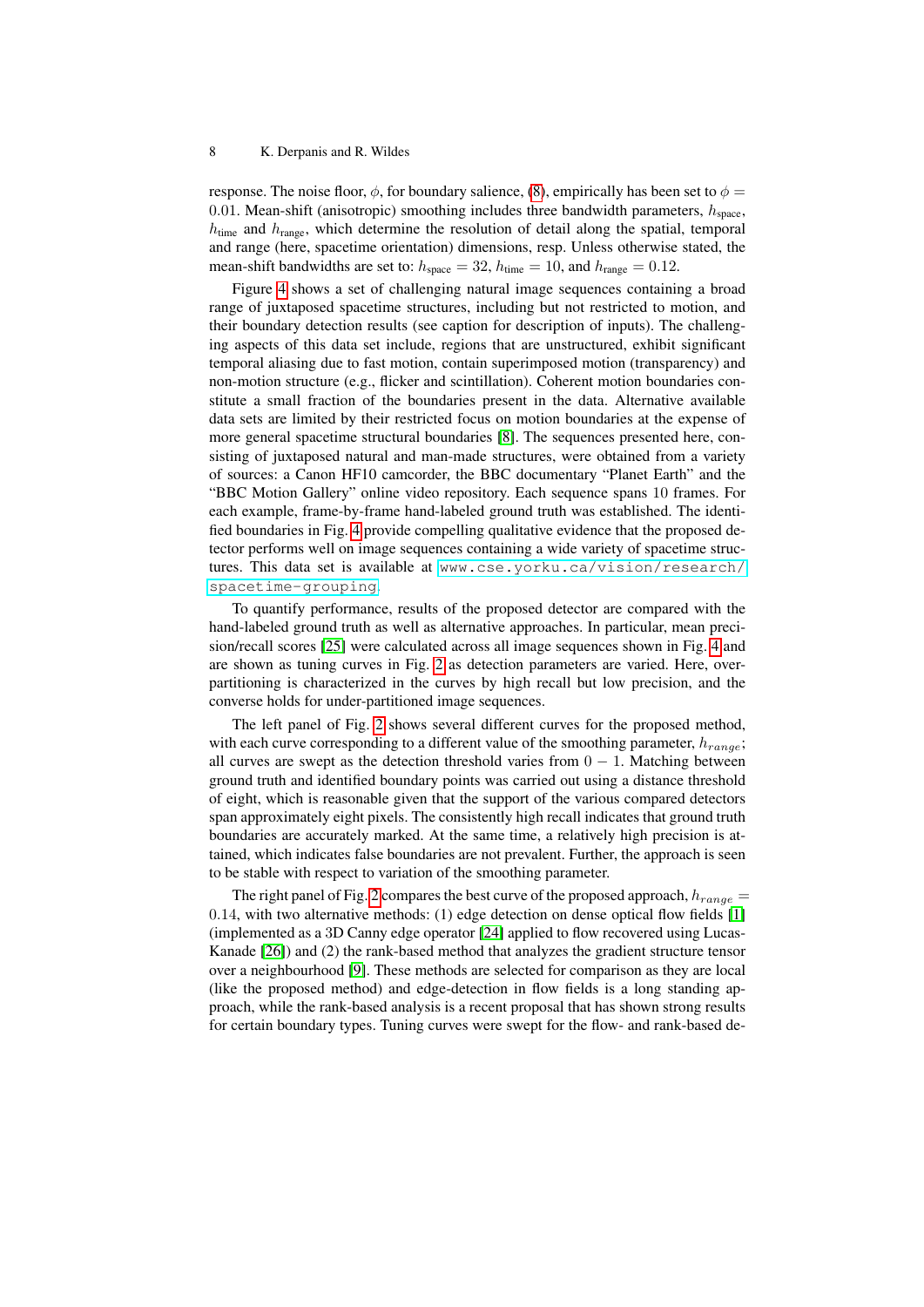

<span id="page-8-0"></span>Fig. 2. Precision/recall curves. (left) Precision/recall of the proposed detector, each curve corresponds to a different setting of the range bandwidth used for smoothing. (right) Comparison of precision/recall with the proposed (optimal curve in (left)), flowand rank-based detectors.

tectors by varying their detection thresholds from  $0 - 10$  and  $0 - 1$ , resp. Curves for all three methods have the expected shape; however, flow- and rank-based are translated along the precision axis, which indicates significant over-partitioning relative to the proposed approach. Along these lines, rank-based outperforms flow, but is still noticeably worse than the proposed method.

To scrutinize the results in Fig. [2](#page-8-0) further, Fig. [3](#page-9-0) shows a comparison of the various boundary detectors on selected examples from Fig. [4](#page-11-0) (c), (f) and (i). Also to compare against global methods, results from a recent level-set-based approach are shown [\[15\]](#page-10-14). Note that the global method must be supplied with a priori knowledge of the number of regions and hand initialization of its boundary<sup>[3](#page-8-1)</sup>. For the motion parallax example, all of the alternative methods yield reasonable results. This is to be expected, as they are designed for motion boundaries. In the other two examples, the flow and rank methods yield spurious boundaries in the transparency and scintillation regions. This shortcoming arises from the inability of these methods to recover coherent measurements in non-coherent motion regions, as the assumption that coherency is well characterized by a single smoothly varying flow is violated. These spurious boundaries are the source of the low precision yet high recall rates indicated for the flow- and rank-based detectors in Fig. [2.](#page-8-0) For the transparency case using level-sets, the part of the initial contour that is outside the moving target evolves correctly; however, the part that started inside the moving region converges incorrectly, as the target interior does not conform to the method's assumption of a single smooth flow. In the scintillation case, the level-set collapses to a single region. Here, the failure is due to the relative lack of spatial structure in the ship interior, which allows the approach to fit a flow across the ship that is consistent with whatever flow it (erroneously) recovers for the scintillating water. The relative lack of structure in the ship interior also accounts for the apparent difference in performance of the flow and rank methods in such regions: Flow recovers highly variable

<span id="page-8-1"></span><sup>&</sup>lt;sup>3</sup> Due to the dependence of the extracted boundaries on hand contour initialization, number of regions and various scaling parameters in the level-set approach, it is not customary to sweep precision/recall curves for level-sets; hence, only qualitative comparisons are provided here.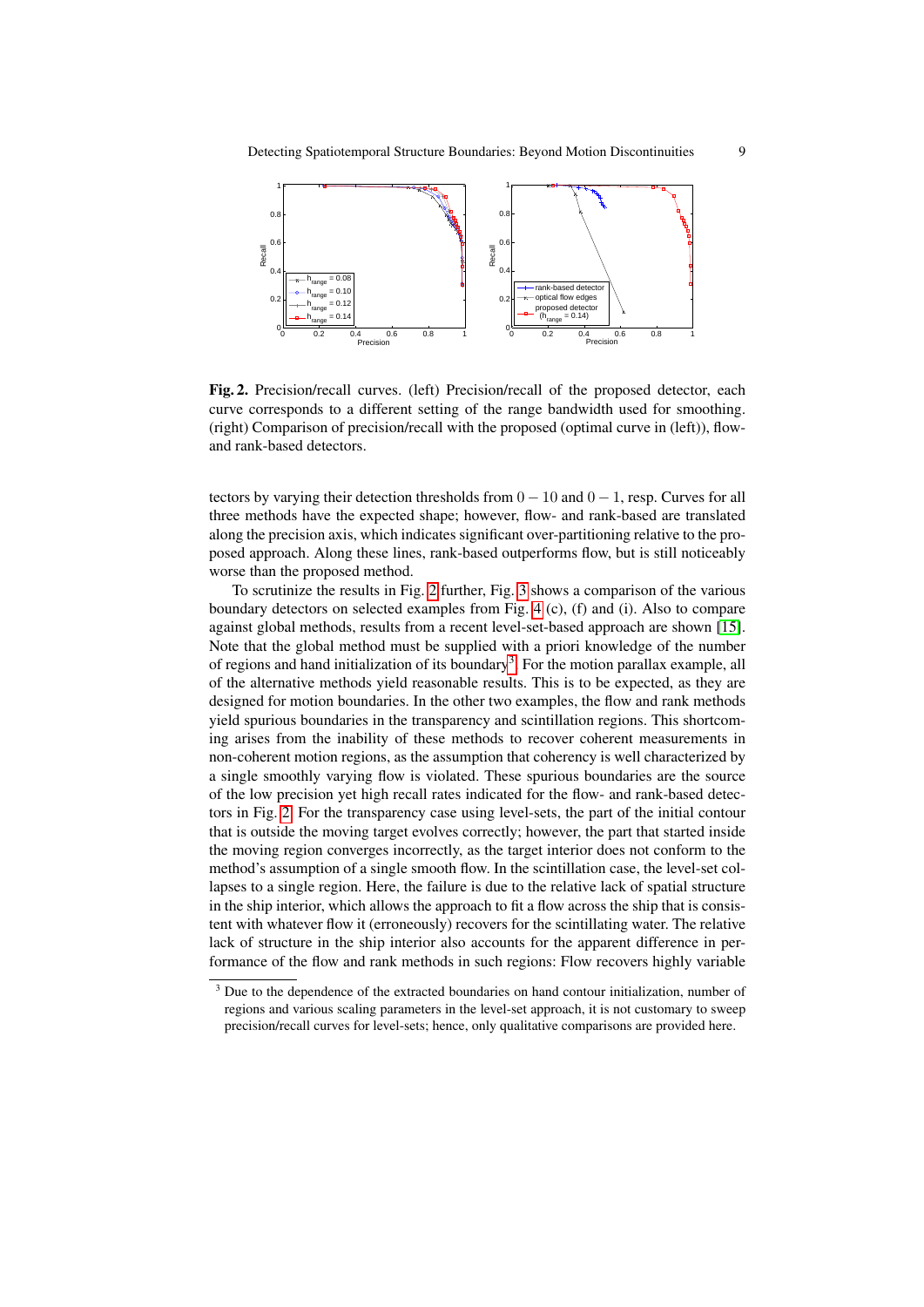

<span id="page-9-0"></span>Fig. 3. Comparison of results for flow, rank, level-set and proposed approaches to boundary detection applied to Fig. [4](#page-11-0) (c), (f) and (i). For level sets, red and black curves show hand initialized and converged result, resp. For the scintillation example the level set collapses to yield a single region.

vector fields that are interpreted as boundaries; whereas, unstructured regions are rank consistent and thus do not yield spurious boundaries. In contrast to the alternatives, the proposed detector naturally handles all three cases highlighted in Fig. [3.](#page-9-0)

# 4 Discussion and summary

Most previous methods for spatiotemporal boundary detection are concerned with borders between regions of contrasting optical flow. Others are focused on dynamic textures. Improvements to these various methods might be realized via introduction of thresholds (e.g., confidence measures), multi-scale analyses (e.g., pyramid schemes for accommodating rapid motion), contour completion (cf. [\[9\]](#page-10-8)), a more sophisticated flow estimator than considered here, etc. These approaches, however, fundamentally are limited by their underlying assumptions regarding the classes of visual phenomena that are to be encountered, which in turn limit their applicability to detecting a very circumscribed class of boundaries (e.g., motion). In comparison, it has been demonstrated that the proposed approach can naturally deal with the wide variety of real-world scenarios presented.

In summary, this paper has presented a unified approach to representing and detecting boundaries between a wide range of juxtaposed spacetime patterns (unstructured, static, motion, flicker, (pseudo-)transparency, translucency, scintillation). The approach is based on a distributed characterization of visual spacetime in terms of 3D,  $(x, y, t)$ , spatiotemporal orientation, followed by application of a spatiotemporal differential operator (generalized gradient) to mark boundaries. Empirical evaluation on a wide variety of imagery demonstrates the proposed detector's ability to delineate boundaries between coherently structured regions.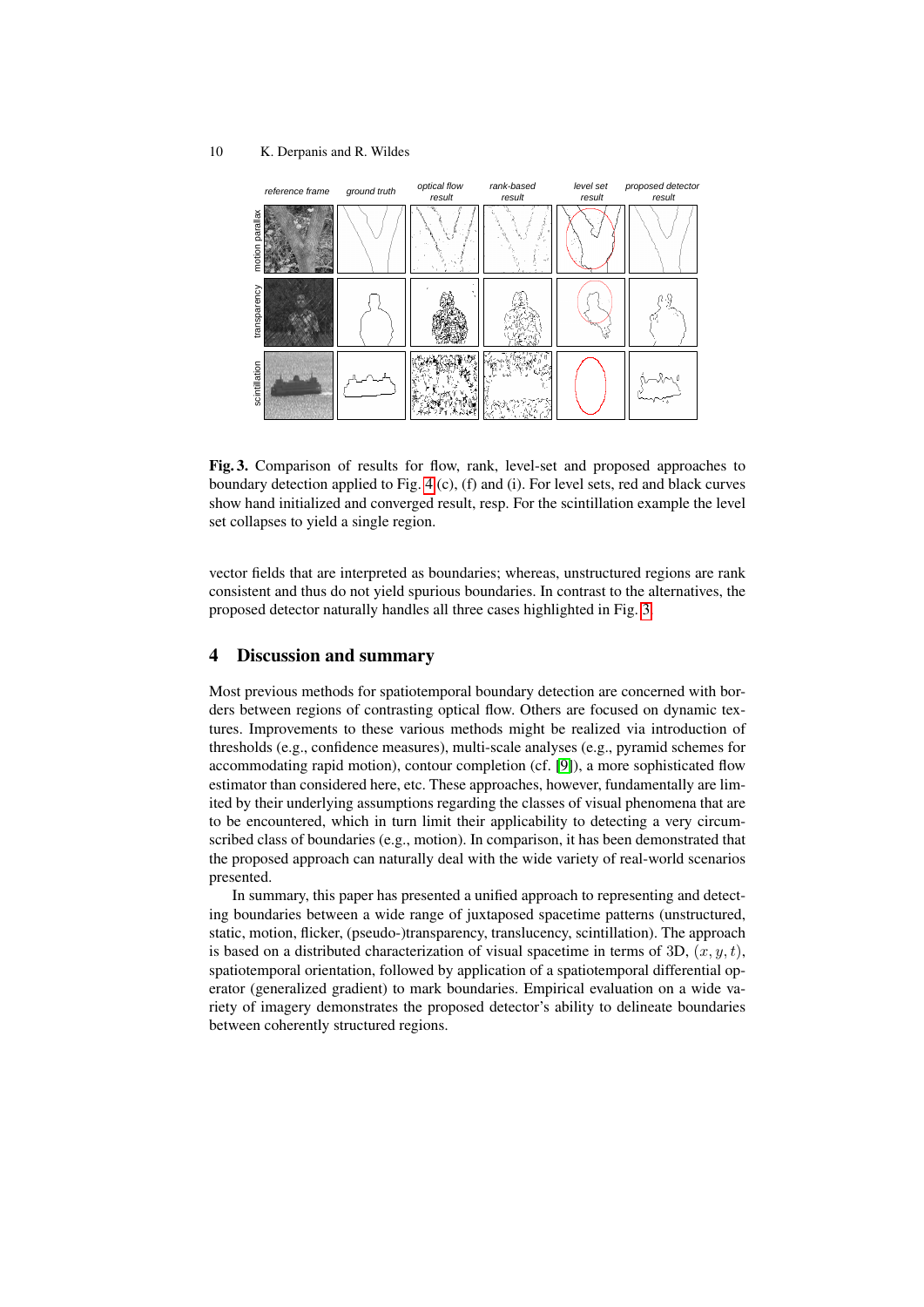Acknowledgments. This research was supported in part by NSERC and Precarn. F. Estrada provided software for computing precision/recall curves and helpful discussion.

# References

- <span id="page-10-0"></span>1. Thompson, W., Mutch, K., Berzins, V.: Dynamic occlusion analysis in optical flow fields. PAMI 7 (1985) 374–383
- <span id="page-10-1"></span>2. Mutch, K., Thompson, W.: Analysis of accretion and deletion at boundaries in dynamic scenes. PAMI 7 (1985) 133–138
- <span id="page-10-2"></span>3. Anandan, P.: Computing dense fields displacement with confidence measures in scenes containing occlusion. In: DARPA IUW. (1984) 236–246
- <span id="page-10-3"></span>4. Fleet, D., Black, M., Jepson, A.: Motion feature detection using steerable flow fields. In: CVPR. (1998) 274–281
- <span id="page-10-4"></span>5. Black, M., Fleet, D.: Probabilistic detection and tracking of motion boundaries. IJCV 38 (2000) 231–245
- <span id="page-10-5"></span>6. Apostoloff, N., Fitzgibbon, A.: Learning spatiotemporal T-junctions for occlusion detection. In: CVPR. (2005) II: 553–559
- <span id="page-10-6"></span>7. Spoerri, A., Ullman, S.: The early detection of motion boundaries. In: ICCV. (1987) 209–218
- <span id="page-10-7"></span>8. Stein, A., Hebert, M.: Local detection of occlusion boundaries in video. IVC 27 (2009) 514–522
- <span id="page-10-8"></span>9. Feldman, D., Weinshall, D.: Motion segmentation and depth ordering using an occlusion detector. PAMI 30 (2008) 1171–1185
- <span id="page-10-9"></span>10. Niyogi, S.: Detecting kinetic occlusion. In: ICCV. (1995) 1044–1049
- <span id="page-10-10"></span>11. Wildes, R., Bergen, J.: Qualitative spatiotemporal analysis using an oriented energy representation. In: ECCV. (2000) II: 768–784
- <span id="page-10-11"></span>12. Morrone, M., Owens, R.: Feature detection from local energy. PRL 6 (1987) 303–313
- <span id="page-10-12"></span>13. Freeman, W., Adelson, E.: The design and use of steerable filters. PAMI 13 (1991) 891–906
- <span id="page-10-13"></span>14. Heitz, F., Bouthemy, P.: Multimodal estimation of discontinuous optical flow using Markov random fields. PAMI 15 (1993) 1217–1232
- <span id="page-10-14"></span>15. Cremers, D., Soatto, S.: Motion competition: A variational approach to piecewise parametric motion segmentation. IJCV 62 (2005) 249–265
- <span id="page-10-15"></span>16. Doretto, G., Cremers, D., Favaro, P., Soatto, S.: Dynamic texture segmentation. In: ICCV. (2003) 1236–1242
- <span id="page-10-16"></span>17. Watson, A., Ahumada, Jr., A.: A look at motion in the frequency domain. In: Motion Workshop. (1983) 1–10
- <span id="page-10-17"></span>18. Simoncelli, E.: Distributed Analysis and Representation of Visual Motion. PhD thesis, MIT (1993)
- <span id="page-10-18"></span>19. Derpanis, K., Gryn, J.: Three-dimensional nth derivative of Gaussian separable steerable filters. In: ICIP. (2005) III: 553–556
- <span id="page-10-19"></span>20. Comaniciu, D., Meer, P.: Mean shift: A robust approach toward feature space analysis. PAMI 24 (2002) 603–619
- <span id="page-10-20"></span>21. Jähne, B.: Digital Image Processing, sixth edition. Springer-Verlag, Berlin (2005)
- <span id="page-10-21"></span>22. Sapiro, G., Ringach, D.: Anisotropic diffusion of multivalued images with applications to color filtering. T-IP 5 (1996) 1582–1586
- <span id="page-10-23"></span>23. Rubner, Y., Tomasi, C.: Coalescing texture descriptors. In: ARPA IUW. (1996) 927–935
- <span id="page-10-22"></span>24. Canny, J.: A computational approach to edge detection. PAMI 8 (1986) 679–698
- <span id="page-10-24"></span>25. Estrada, F., Jepson, A.: Benchmarking image segmentation algorithms (to appear). IJCV (2009)
- <span id="page-10-25"></span>26. Lucas, B., Kanade, T.: An iterative registration technique with an application to stereo vision. In: IJCAI. (1981) 674–679